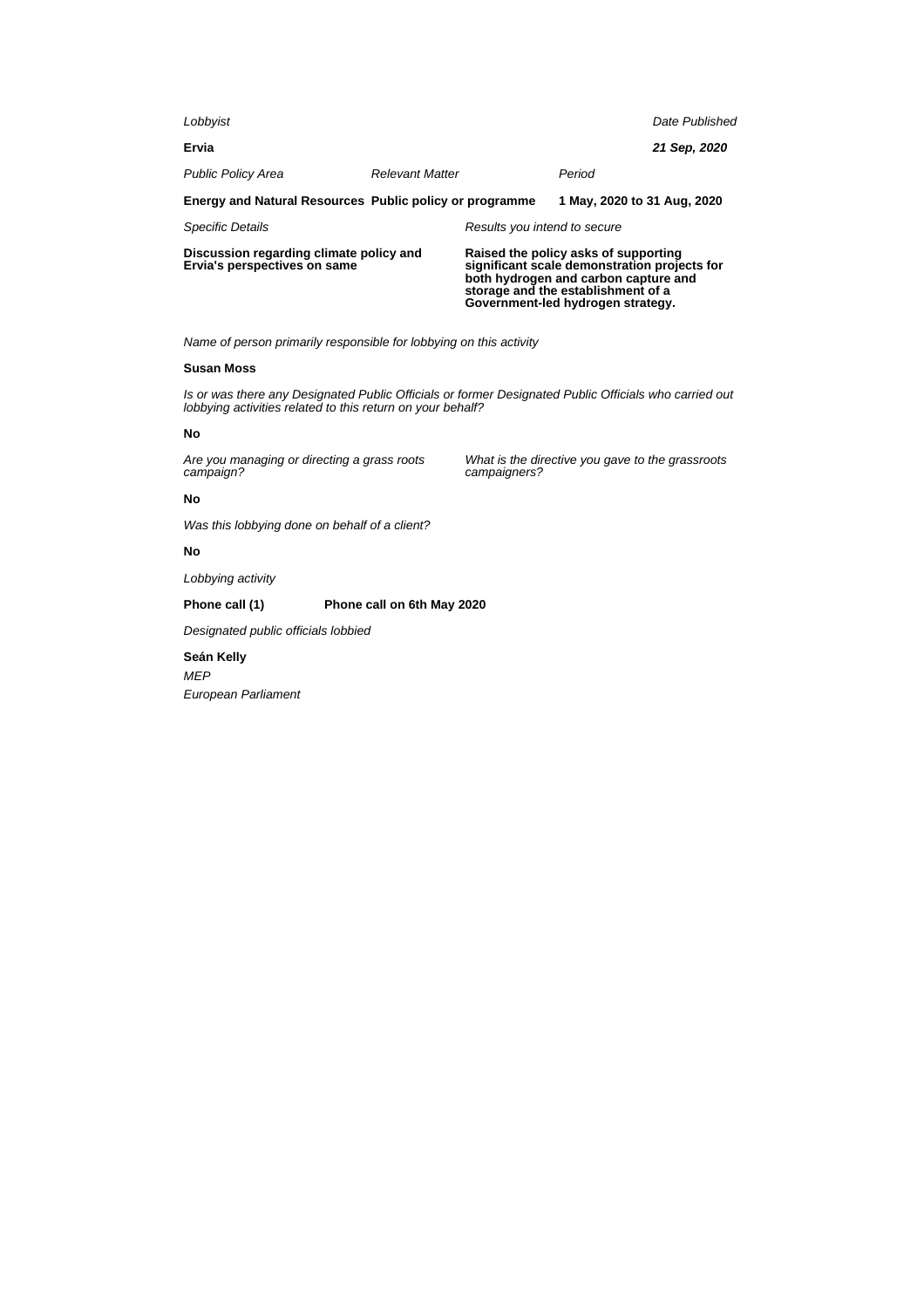| Shared Ervia perspectives on the<br>decarbonisation agenda and climate policy |                        |                              | To share Ervia's latest perspectives on the<br>role of gas and Vision2050 as part of the |                |
|-------------------------------------------------------------------------------|------------------------|------------------------------|------------------------------------------------------------------------------------------|----------------|
| <b>Specific Details</b>                                                       |                        | Results you intend to secure |                                                                                          |                |
| Energy and Natural Resources Public policy or programme                       |                        |                              | 1 May, 2020 to 31 Aug, 2020                                                              |                |
| <b>Public Policy Area</b>                                                     | <b>Relevant Matter</b> |                              | Period                                                                                   |                |
| Ervia                                                                         |                        |                              |                                                                                          | 21 Sep. 2020   |
| Lobbyist                                                                      |                        |                              |                                                                                          | Date Published |

**Government formation process underway.**

What is the directive you gave to the grassroots

Name of person primarily responsible for lobbying on this activity

#### **David Kelly**

Is or was there any Designated Public Officials or former Designated Public Officials who carried out lobbying activities related to this return on your behalf?

campaigners?

#### **No**

Are you managing or directing a grass roots campaign?

# **No**

Was this lobbying done on behalf of a client?

# **No**

Lobbying activity

# **Email (1) Email sent 14th May 2020**

Designated public officials lobbied

# **Brian Leddin**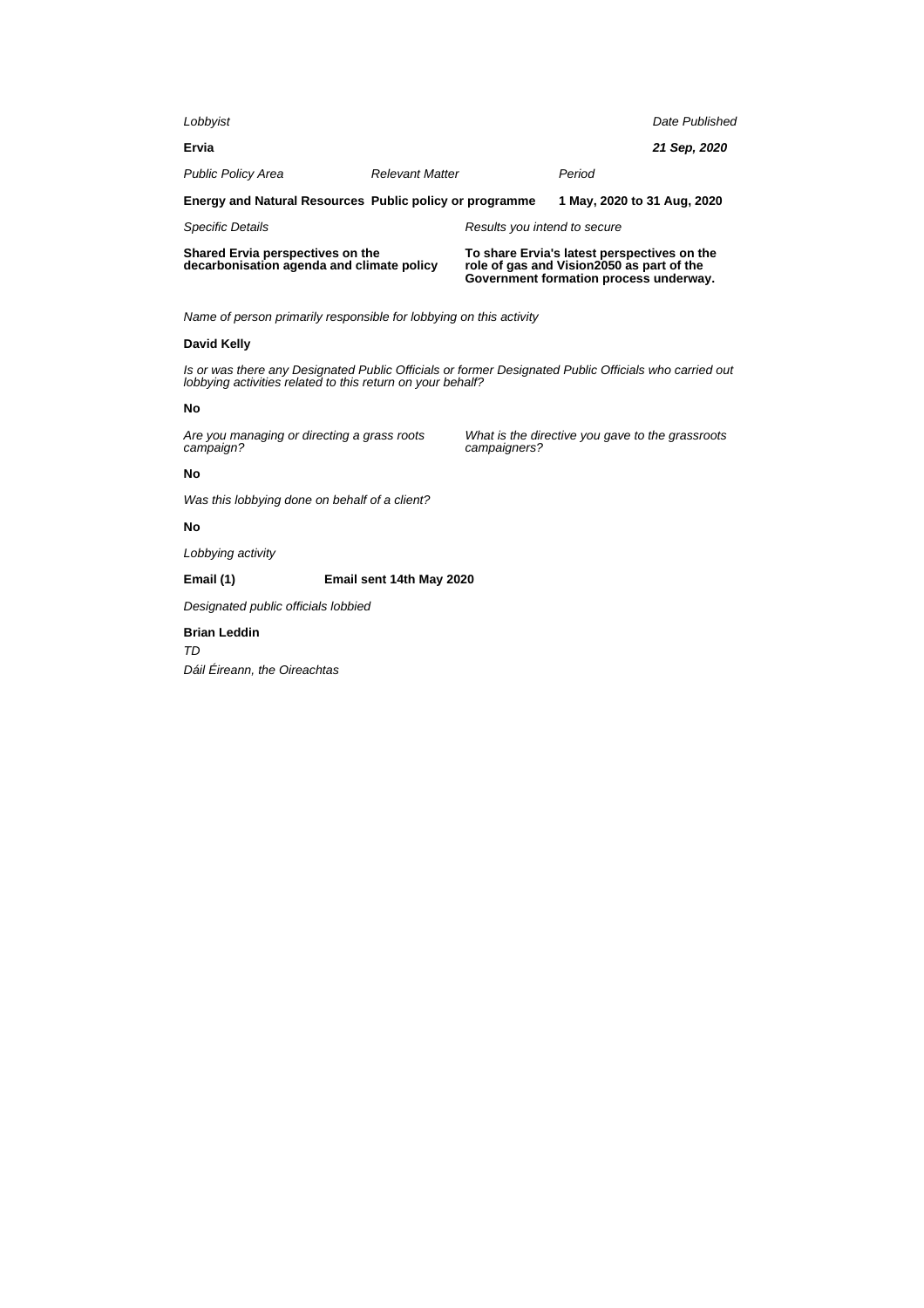| Lobbyist                                                                      |                        |                              |                                                                                          | Date Published |
|-------------------------------------------------------------------------------|------------------------|------------------------------|------------------------------------------------------------------------------------------|----------------|
| Ervia                                                                         |                        |                              |                                                                                          | 21 Sep, 2020   |
| <b>Public Policy Area</b>                                                     | <b>Relevant Matter</b> |                              | Period                                                                                   |                |
| Energy and Natural Resources Public policy or programme                       |                        |                              | 1 May, 2020 to 31 Aug, 2020                                                              |                |
| <b>Specific Details</b>                                                       |                        | Results you intend to secure |                                                                                          |                |
| Shared Ervia perspectives on the<br>decarbonisation agenda and climate policy |                        |                              | To share Ervia's latest perspectives on the<br>role of gas and Vision2050 as part of the |                |

#### **David Kelly**

Is or was there any Designated Public Officials or former Designated Public Officials who carried out lobbying activities related to this return on your behalf?

#### **No**

Are you managing or directing a grass roots campaign?

What is the directive you gave to the grassroots campaigners?

**Government formation process underway.**

#### **No**

Was this lobbying done on behalf of a client?

#### **No**

Lobbying activity

**Email (1) Email sent on 14th May 2020**

Designated public officials lobbied

# **Seán Canney** TD

**Peter Fitzpatrick** TD Dáil Éireann, the Oireachtas

# **Michael Lowry**

TD Dáil Éireann, the Oireachtas

Dáil Éireann, the Oireachtas

**Verona Murphy** TD Dáil Éireann, the Oireachtas

# **Denis Naughten**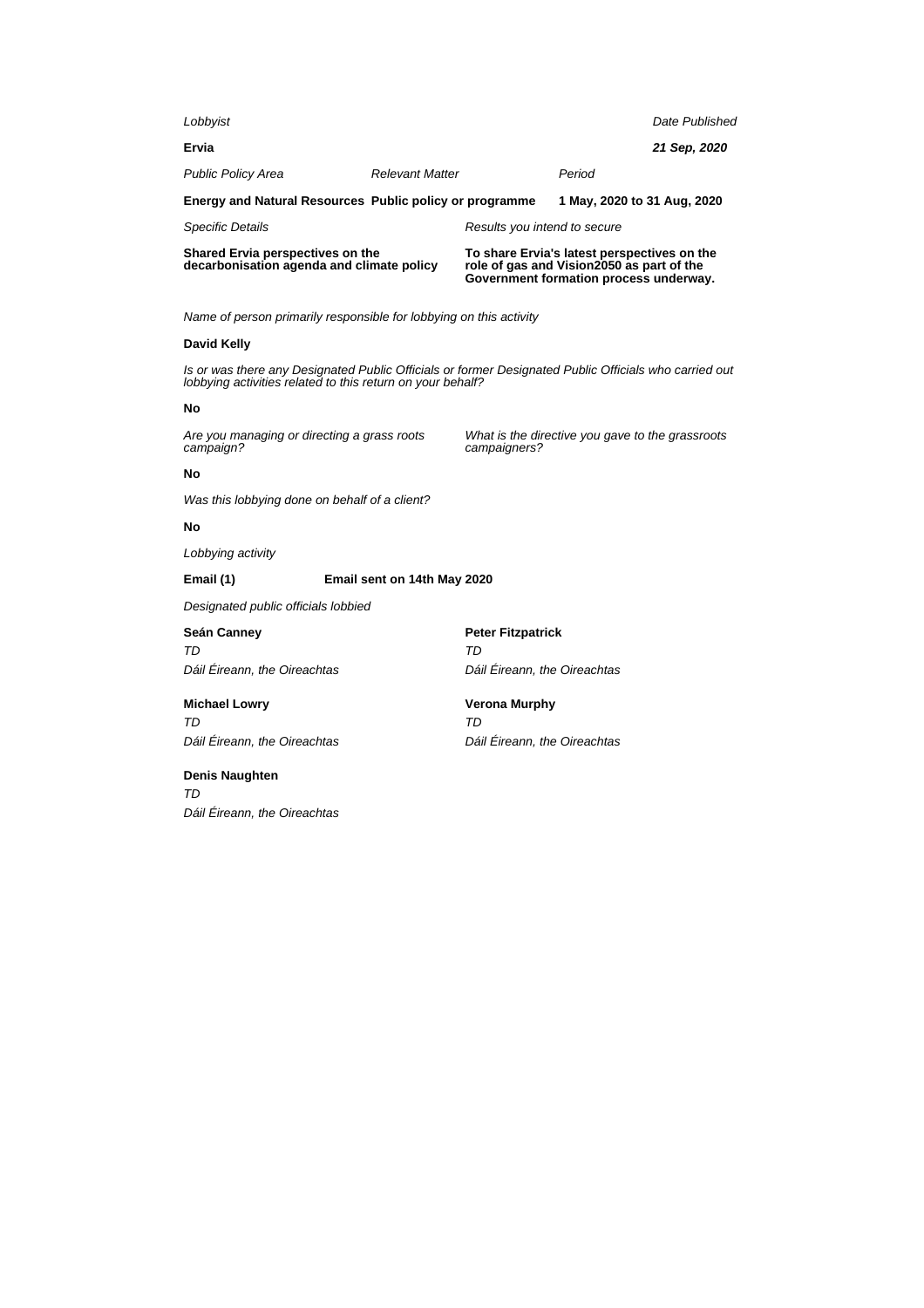| Lobbyist                                                |                        |                                                                                                          |                             | Date Published |
|---------------------------------------------------------|------------------------|----------------------------------------------------------------------------------------------------------|-----------------------------|----------------|
| Ervia                                                   |                        |                                                                                                          |                             | 21 Sep, 2020   |
| <b>Public Policy Area</b>                               | <b>Relevant Matter</b> |                                                                                                          | Period                      |                |
| Energy and Natural Resources Public policy or programme |                        |                                                                                                          | 1 May, 2020 to 31 Aug, 2020 |                |
| <b>Specific Details</b>                                 |                        | Results you intend to secure                                                                             |                             |                |
| Discussion on Water policy matters                      |                        | To share Irish Water latest perspectives on<br>the Single Public Utility, capital delivery<br>programmes |                             |                |

#### **David Kelly**

Is or was there any Designated Public Officials or former Designated Public Officials who carried out lobbying activities related to this return on your behalf?

#### **No**

Are you managing or directing a grass roots campaign?

What is the directive you gave to the grassroots campaigners?

# **No**

Was this lobbying done on behalf of a client?

# **No**

Lobbying activity

**Email (1) Email sent on 15th May 2020**

Designated public officials lobbied

#### **Malcom Noonan**

Minister of State

Department of Housing, Local Government and Heritage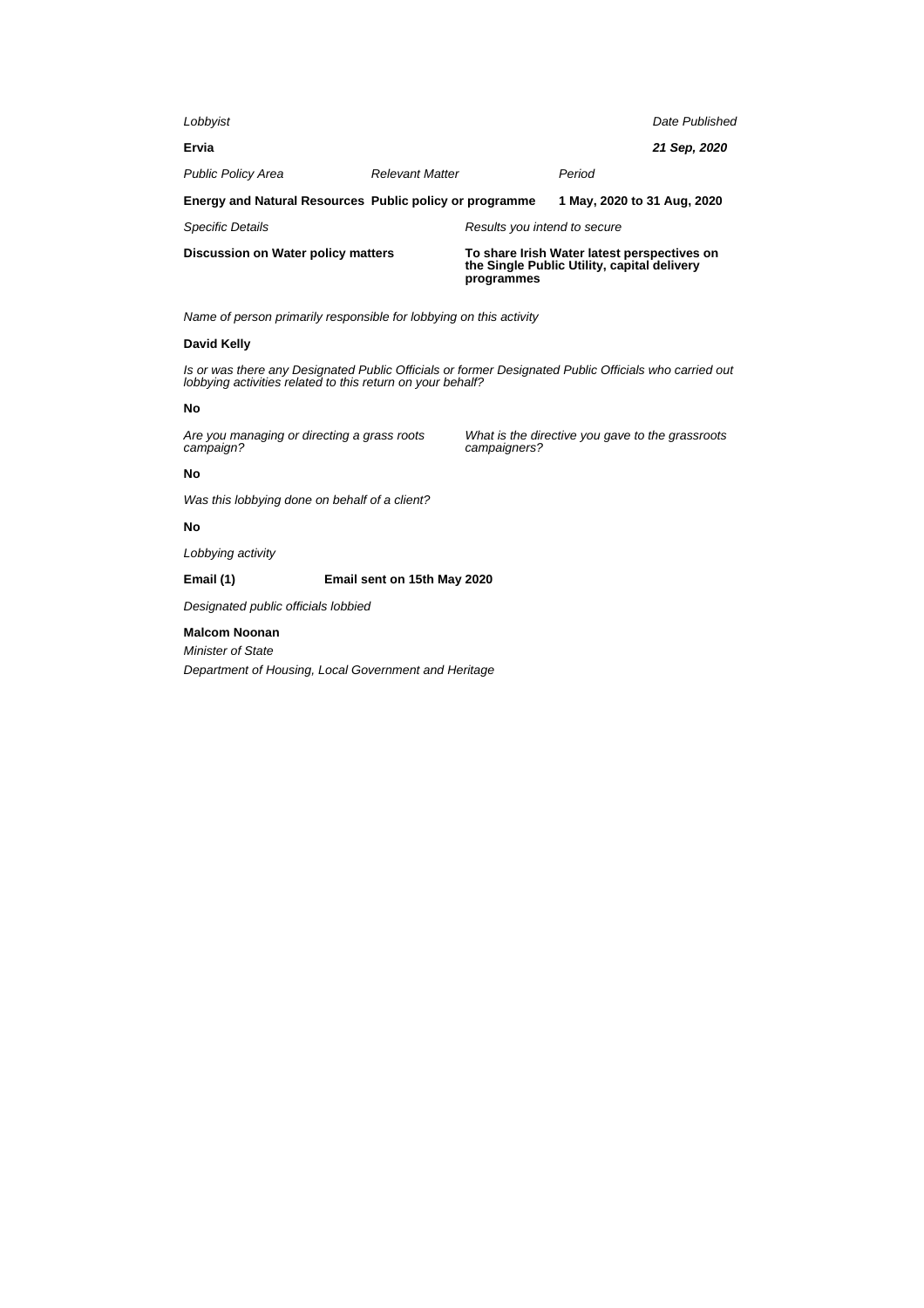| Discussion regarding climate policy and                 |                        |                              | Discussion on climate policy in the context of |                |
|---------------------------------------------------------|------------------------|------------------------------|------------------------------------------------|----------------|
| <b>Specific Details</b>                                 |                        | Results you intend to secure |                                                |                |
| Energy and Natural Resources Public policy or programme |                        |                              | 1 May, 2020 to 31 Aug, 2020                    |                |
| <b>Public Policy Area</b>                               | <b>Relevant Matter</b> |                              | Period                                         |                |
| Ervia                                                   |                        |                              |                                                | 21 Sep, 2020   |
| Lobbyist                                                |                        |                              |                                                | Date Published |

#### **Susan Moss**

**Ervia's perspectives on same**

Is or was there any Designated Public Officials or former Designated Public Officials who carried out lobbying activities related to this return on your behalf?

#### **No**

Are you managing or directing a grass roots campaign?

What is the directive you gave to the grassroots campaigners?

**Government formation and the role of Gas.**

# **No**

Was this lobbying done on behalf of a client?

#### **No**

Lobbying activity

**Phone call (1) Phone call on 20th June 2020**

Designated public officials lobbied

# **Heather Humphreys**

Minister Department of Arts, Heritage and the Gaeltacht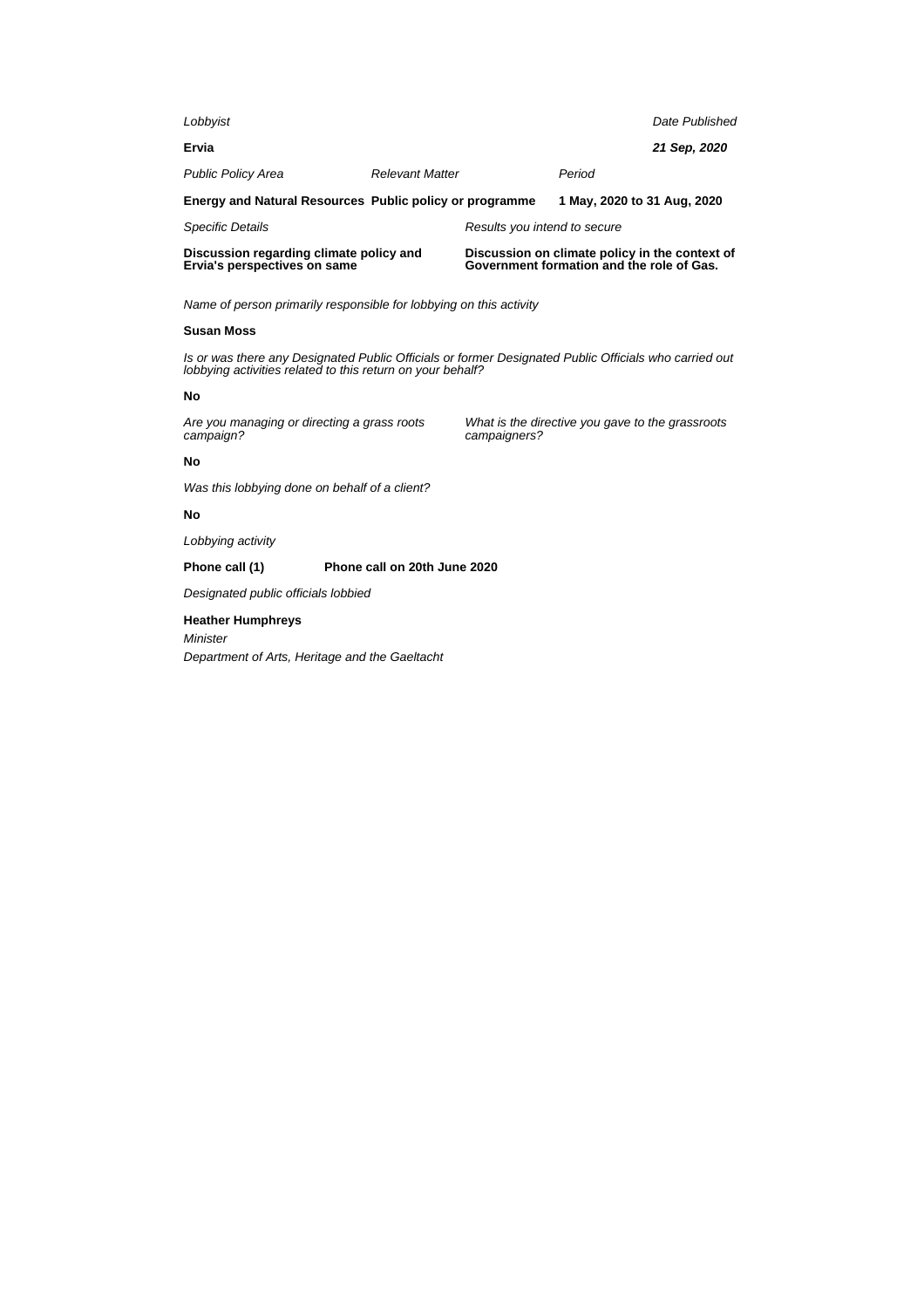| Discussion regarding climate policy and<br>Ervia's perspectives on same |                        | action                       | Discussion on Government formation and<br>policy concerning water and energy/climate |                |
|-------------------------------------------------------------------------|------------------------|------------------------------|--------------------------------------------------------------------------------------|----------------|
| <b>Specific Details</b>                                                 |                        | Results you intend to secure |                                                                                      |                |
| Energy and Natural Resources Public policy or programme                 |                        |                              | 1 May, 2020 to 31 Aug, 2020                                                          |                |
| <b>Public Policy Area</b>                                               | <b>Relevant Matter</b> |                              | Period                                                                               |                |
| Ervia                                                                   |                        |                              |                                                                                      | 21 Sep. 2020   |
| Lobbyist                                                                |                        |                              |                                                                                      | Date Published |

#### **Susan Moss**

Is or was there any Designated Public Officials or former Designated Public Officials who carried out lobbying activities related to this return on your behalf?

campaigners?

What is the directive you gave to the grassroots

#### **No**

Are you managing or directing a grass roots campaign?

# **No**

Was this lobbying done on behalf of a client?

# **No**

Lobbying activity

**Phone call (1) Phone call on 21st June 2020**

Designated public officials lobbied

#### **Paschal Donohoe**

Minister

Department of Public Expenditure and Reform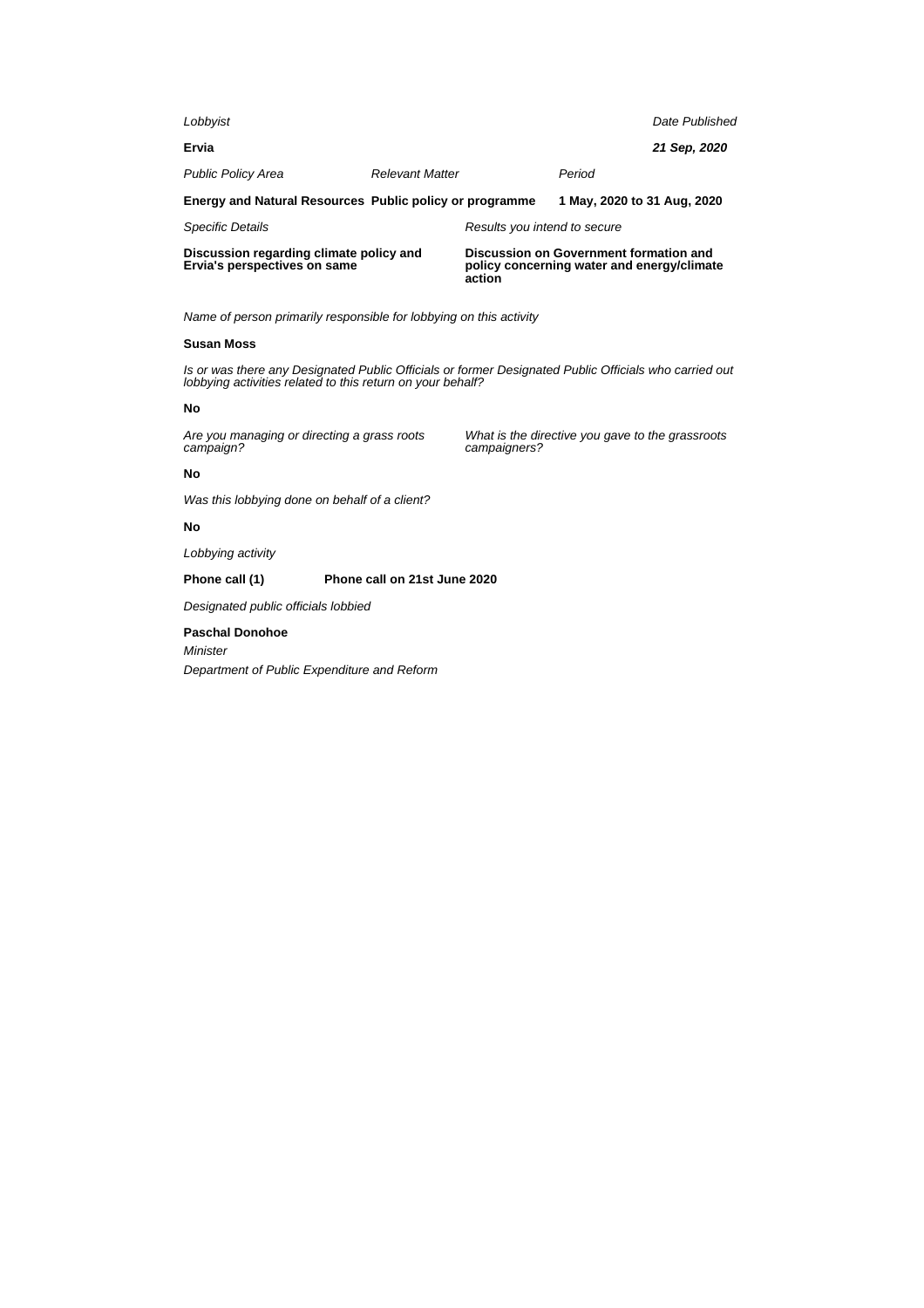| Lobbyist                                                                |                        |                              |                                                                                                                                   | Date Published |
|-------------------------------------------------------------------------|------------------------|------------------------------|-----------------------------------------------------------------------------------------------------------------------------------|----------------|
| Ervia                                                                   |                        |                              |                                                                                                                                   | 21 Sep, 2020   |
| <b>Public Policy Area</b>                                               | <b>Relevant Matter</b> |                              | Period                                                                                                                            |                |
| Energy and Natural Resources Public policy or programme                 |                        |                              | 1 May, 2020 to 31 Aug, 2020                                                                                                       |                |
| <b>Specific Details</b>                                                 |                        | Results you intend to secure |                                                                                                                                   |                |
| Discussion regarding climate policy and<br>Ervia's perspectives on same |                        |                              | To share Ervia's latest perspectives on the<br>role of gas and Vision2050 as part of the<br>Covernment formation process underway |                |

**Government formation process underway.**

What is the directive you gave to the grassroots

Name of person primarily responsible for lobbying on this activity

#### **David Kelly**

Is or was there any Designated Public Officials or former Designated Public Officials who carried out lobbying activities related to this return on your behalf?

campaigners?

#### **No**

Are you managing or directing a grass roots campaign?

# **No**

Was this lobbying done on behalf of a client?

# **No**

Lobbying activity

**Email (1) Email sent on 20th July 2020**

Designated public officials lobbied

# **Darren O'Rourke** TD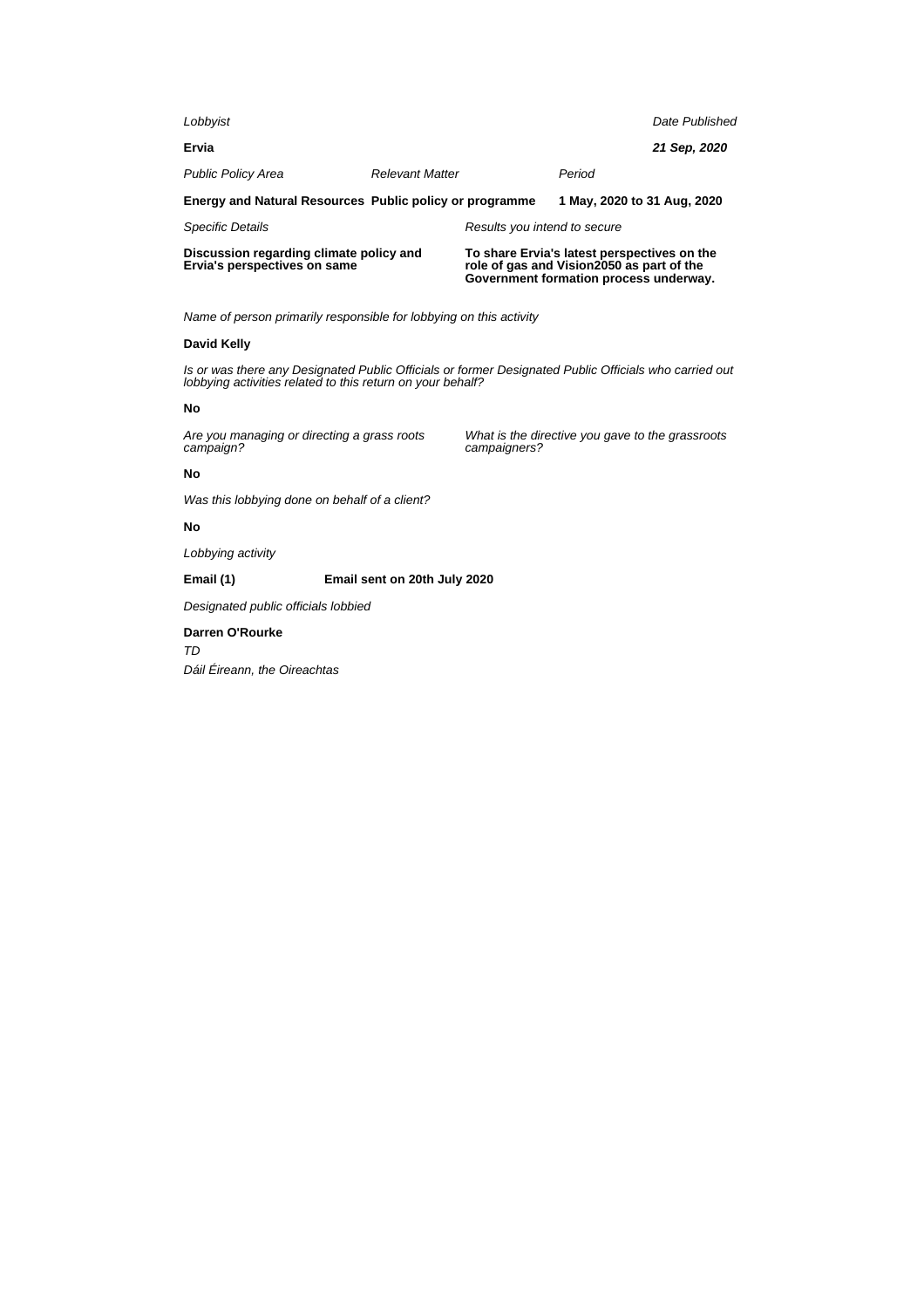| Lobbyist                                                |                        |                                                                                                                                                         |                             | Date Published |
|---------------------------------------------------------|------------------------|---------------------------------------------------------------------------------------------------------------------------------------------------------|-----------------------------|----------------|
| Ervia                                                   |                        |                                                                                                                                                         |                             | 21 Sep, 2020   |
| <b>Public Policy Area</b>                               | <b>Relevant Matter</b> |                                                                                                                                                         | Period                      |                |
| Energy and Natural Resources Public policy or programme |                        |                                                                                                                                                         | 1 May, 2020 to 31 Aug, 2020 |                |
| <b>Specific Details</b>                                 |                        | Results you intend to secure                                                                                                                            |                             |                |
| Discussion on Water policy matters                      |                        | Discussion on stimulus plan and additional<br>capital expenditure request for leakage repair<br>and capital projects. Discussion on SPU<br>white paper. |                             |                |

# **David Kelly**

Is or was there any Designated Public Officials or former Designated Public Officials who carried out lobbying activities related to this return on your behalf?

# **No**

Are you managing or directing a grass roots campaign?

What is the directive you gave to the grassroots campaigners?

# **No**

Was this lobbying done on behalf of a client?

#### **No**

Lobbying activity

# **Phone call (1) Phone call on 22nd July 2020**

Designated public officials lobbied

# **Darragh O'Brien**

Minister

Department of Housing, Local Government and Heritage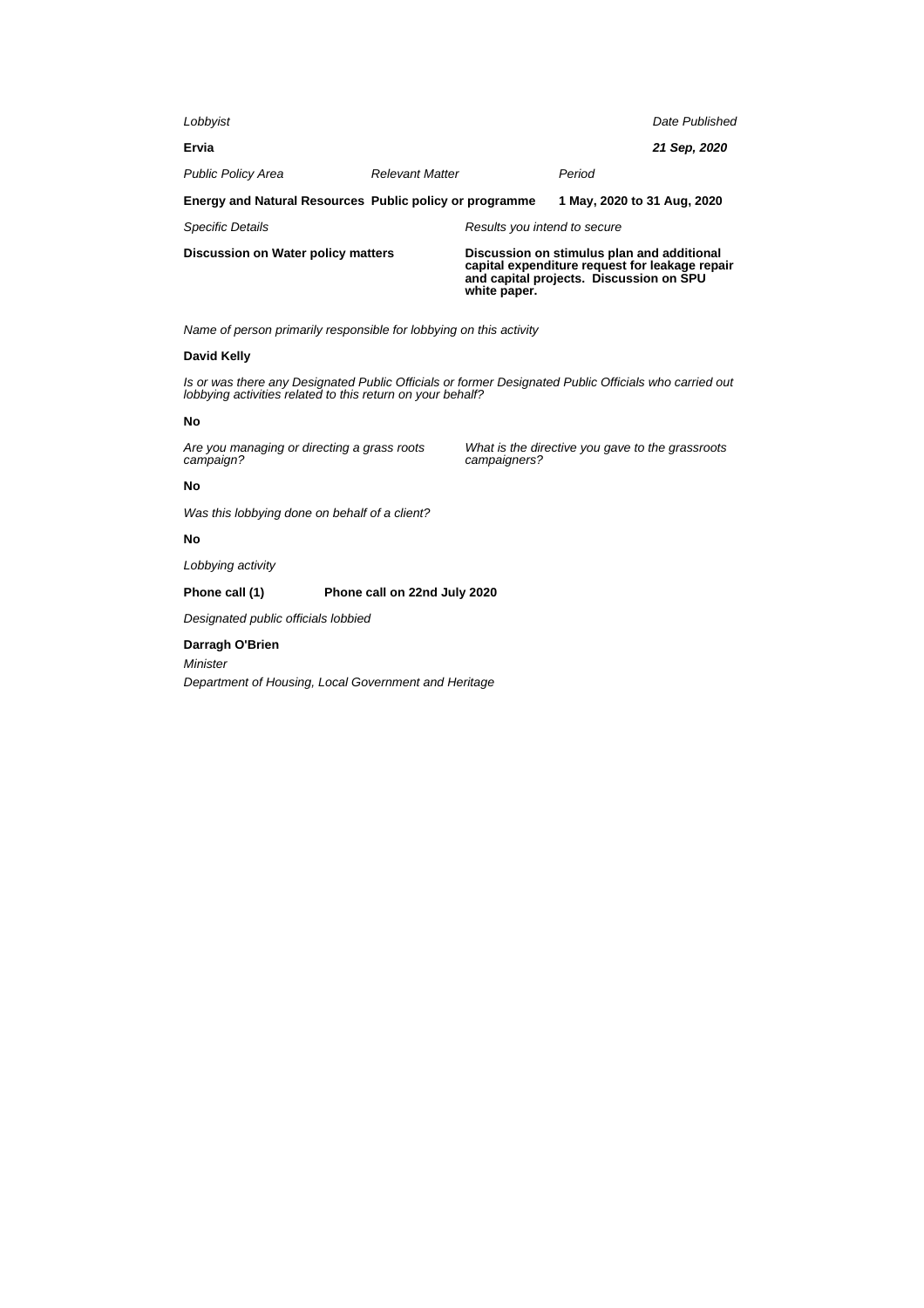| Sharing Ervia's perspectives on water and<br>climate policy |                        | programmes                   | To share Irish Water latest perspectives on<br>the Single Public Utility, capital delivery |                |
|-------------------------------------------------------------|------------------------|------------------------------|--------------------------------------------------------------------------------------------|----------------|
| <b>Specific Details</b>                                     |                        | Results you intend to secure |                                                                                            |                |
| Energy and Natural Resources Public policy or programme     |                        |                              | 1 May, 2020 to 31 Aug, 2020                                                                |                |
| <b>Public Policy Area</b>                                   | <b>Relevant Matter</b> |                              | Period                                                                                     |                |
| Ervia                                                       |                        |                              |                                                                                            | 21 Sep. 2020   |
| Lobbyist                                                    |                        |                              |                                                                                            | Date Published |

# **Karren Ferris**

Is or was there any Designated Public Officials or former Designated Public Officials who carried out lobbying activities related to this return on your behalf?

campaigners?

What is the directive you gave to the grassroots

#### **No**

Are you managing or directing a grass roots campaign?

#### **No**

Was this lobbying done on behalf of a client?

# **No**

Lobbying activity

**Email (1) Email sent on 22nd July 2020**

Designated public officials lobbied

# **Rebecca Moynihan** Senator

Seanad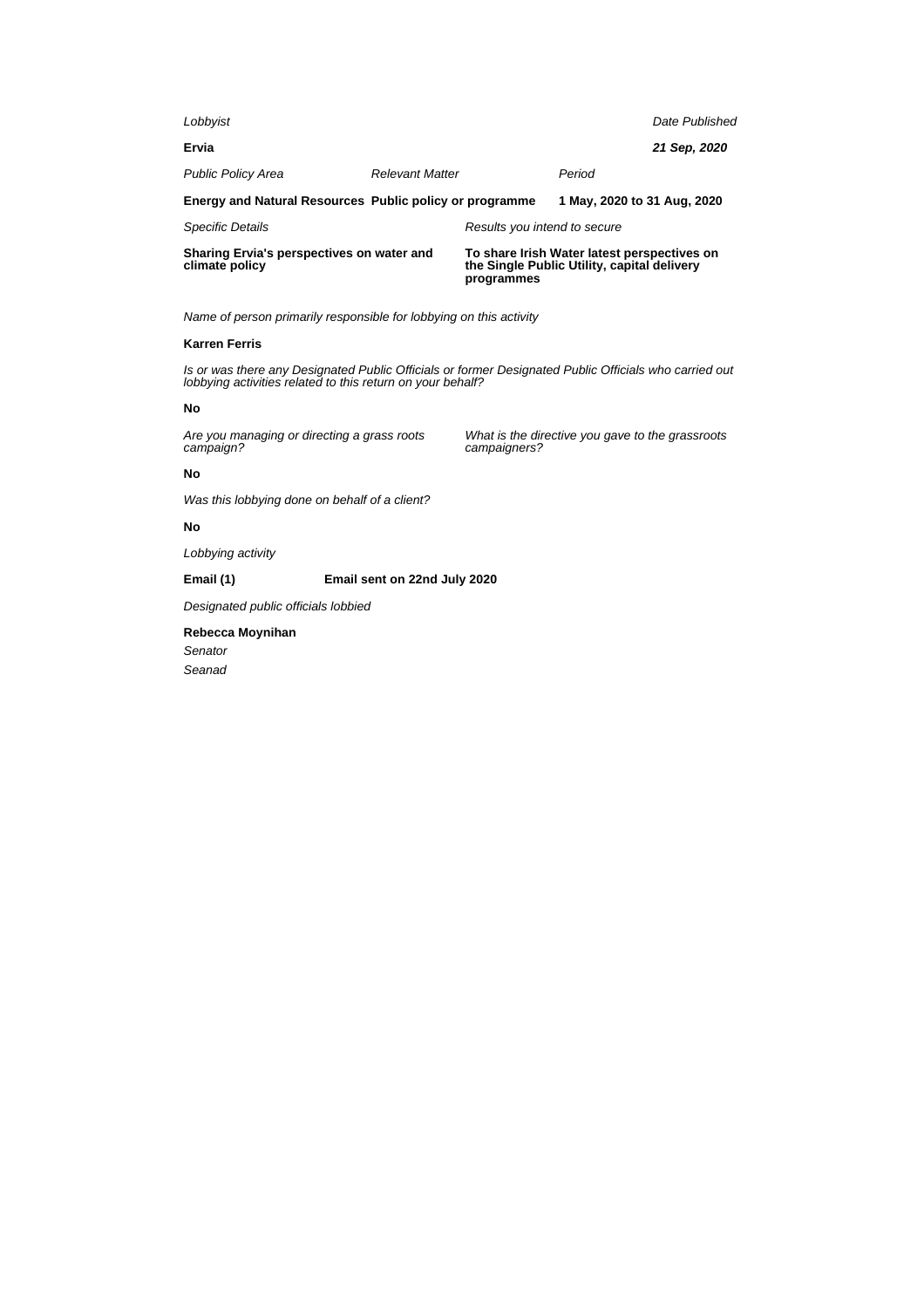| Shared Ervia perspectives on the<br>decarbonisation agenda and climate policy |                        |                              | To share Ervia's latest perspectives on the<br>role of gas and Vision2050 as part of the |                |
|-------------------------------------------------------------------------------|------------------------|------------------------------|------------------------------------------------------------------------------------------|----------------|
| <b>Specific Details</b>                                                       |                        | Results you intend to secure |                                                                                          |                |
| Energy and Natural Resources Public policy or programme                       |                        |                              | 1 May, 2020 to 31 Aug, 2020                                                              |                |
| <b>Public Policy Area</b>                                                     | <b>Relevant Matter</b> |                              | Period                                                                                   |                |
| Ervia                                                                         |                        |                              |                                                                                          | 21 Sep. 2020   |
| Lobbyist                                                                      |                        |                              |                                                                                          | Date Published |

**Government formation process underway.**

What is the directive you gave to the grassroots

Name of person primarily responsible for lobbying on this activity

#### **David Kelly**

Is or was there any Designated Public Officials or former Designated Public Officials who carried out lobbying activities related to this return on your behalf?

campaigners?

#### **No**

Are you managing or directing a grass roots campaign?

# **No**

Was this lobbying done on behalf of a client?

# **No**

Lobbying activity

**Email (1) Email sent on 23rd July 2020**

Designated public officials lobbied

# **Brian Leddin**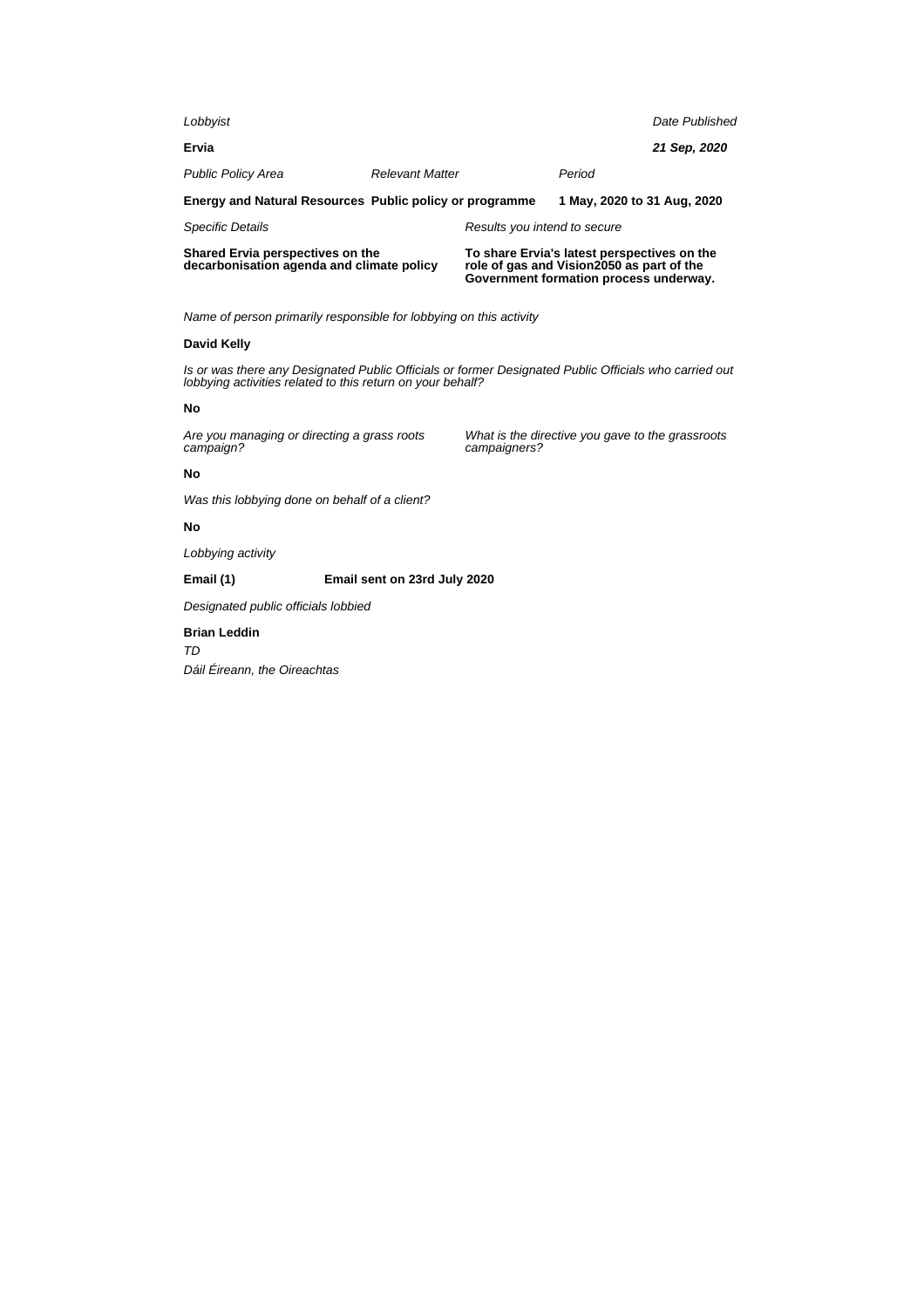| Sharing Ervia's perspectives on water and<br>climate policy |                        |                              | To share Ervia's latest perspectives on the<br>role of gas and Vision2050 as part of the<br>Government formation process underway. |                |
|-------------------------------------------------------------|------------------------|------------------------------|------------------------------------------------------------------------------------------------------------------------------------|----------------|
| <b>Specific Details</b>                                     |                        | Results you intend to secure |                                                                                                                                    |                |
| Energy and Natural Resources Public policy or programme     |                        |                              | 1 May, 2020 to 31 Aug, 2020                                                                                                        |                |
| <b>Public Policy Area</b>                                   | <b>Relevant Matter</b> |                              | Period                                                                                                                             |                |
| Ervia                                                       |                        |                              |                                                                                                                                    | 21 Sep. 2020   |
| Lobbyist                                                    |                        |                              |                                                                                                                                    | Date Published |

# **Karen Ferris**

Is or was there any Designated Public Officials or former Designated Public Officials who carried out lobbying activities related to this return on your behalf?

campaigners?

What is the directive you gave to the grassroots

#### **No**

Are you managing or directing a grass roots campaign?

# **No**

Was this lobbying done on behalf of a client?

# **No**

Lobbying activity

**Email (1) Email sent on 5th August 2020**

Designated public officials lobbied

# **Jennifer Whitmore** TD